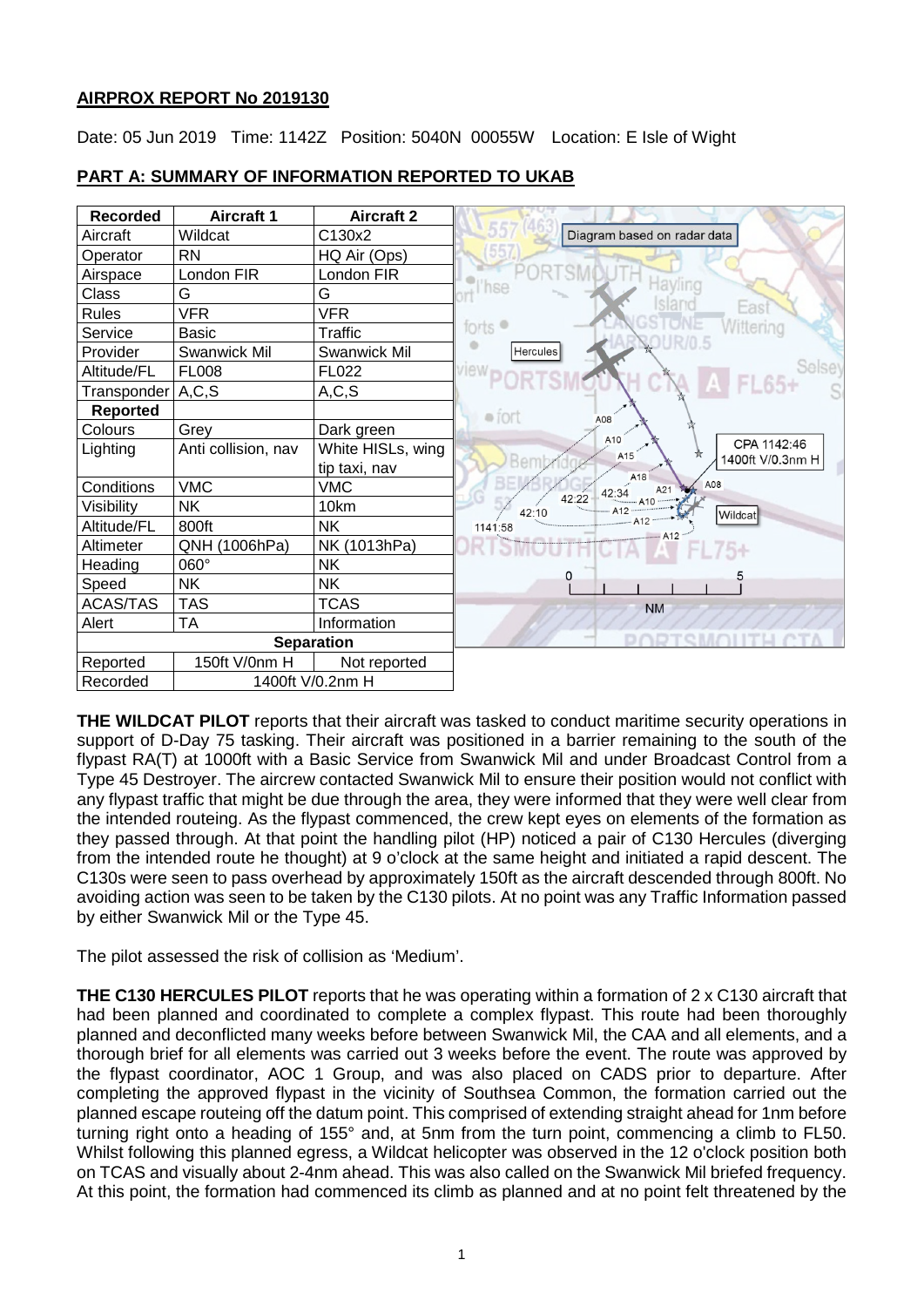Wildcat. They heard the Wildcat pilot report the Airprox and, when interrogated by Swanwick Mil as to who he was filing against, said the whole formation, which they took to mean the Voyager and Sentinel to their left and helicopters to their right. At this point they were operating their IFF with TA only selected as per the formation Op Order. The sighting of this helicopter came as a surprise to both crews as it was not on CADS when the crew walked and was not part of the briefed participation. The proximity of a non-planned aircraft to a complex, high-profile flypast on a planned and published (on CADS) egress route, comprising of a mixed formation of 24 aircraft was a surprise but the lead C130 pilot sighted the helicopter at a reasonable distance and at no time felt threatened.

The pilot assessed the risk of collision as 'Low'.

**THE SWANWICK MIL RA(T) CONTROLLER** reports that he was responsible for helping to identify aircraft allowed into the RA(T) and any 'rogue' or unidentified aircraft in the vicinity of the RA(T). The Wildcat pilot had been inside the RA(T) on his frequency intermittently since the morning carrying out tasks. During the morning he had asked the pilots on his frequency if they were aware of the timings and routes for the flypast later and also to carry out radio checks on a back-up frequency that might be used during the flypast for non-essential calls. All pilots individually acknowledged that they were aware and completed the radio check, including the Wildcat pilot. Just before the flypast, the pilots involved checked-in on frequency and he acknowledged them. When they all had good 2-way communications, the frequency was handed over to the flypast Tac and Planner to use for the flypast. He then monitored his screen for any unknown aircraft near the RA(T) and liaised with external units and agencies to identify them. Following the flypast the frequency was returned to him after the pilots concerned had been transferred to their enroute frequencies. The Wildcat pilot then informed him that an aircraft had got close to him after the flypast and he had decided to descend.

The controller perceived the severity of the incident as 'Low'.

**THE SWANWICK MIL RA(T) MONITOR** reports that he was working with the RA(T) controller ensuring that no unidentified aircraft entered the RA(T). Prior to the flypast, the Wildcat pilot and the pilot of a Police helicopter were given permission to operate in the RA(T) as per the permission from Hampshire Police (the RA(T) controlling authority). Actual sortie profiles were not known, and the Wildcat had been in and out of radar cover all morning due to the lack of radar coverage in that area. Both pilots were informed of the flypast and asked if they were aware and to confirm they would remain clear of the flypast aircraft. Both replied in the affirmative and were under a Basic Service. Once all flypast pilots had checked in on the frequency it was handed over to the flypast controller who monitored the flypast. As the flypast turned towards the holding area, post run in, the C130 formation tracked towards the Wildcat at similar heights. As he turned to see if the flypast controller had spotted the traffic, he called it to the C130 crew, who reported visual and they were already climbing above approximately 2nm to its northwest. The Wildcat pilot stated on frequency that he had descended to avoid the formation, but did not report an Airprox at the time. The flypast route and RA(T) activation times were subject to an ACN and therefore available to all airspace users.

The controller perceived the severity of the incident as 'Low'.

**THE SWANWICK MIL SUPERVISOR** reports that the Unit was tasked with providing the air security for D-DAY75 commemorations as well as controlling the flypast and providing ATM services to routine flying across the UK. All available controllers were on console. The Unit's workload was diverse and higher than normal.

The Supervisor perceived the severity of the incident as 'Low'.

**THE SWANWICK MIL CONTROLLER** reports that the crew of the C130 formation called on frequency after leaving the D-Day 75 flypast climbing to FL50 as fragged iaw the D-Day Op Order. He identified the aircraft and provided a Traffic Service. He called traffic 12 o'clock 2nm, manoeuvring, 1100ft below. The pilot called, he recollected, visual with the traffic and continued enroute.

The controller perceived the severity of the incident as 'Low'.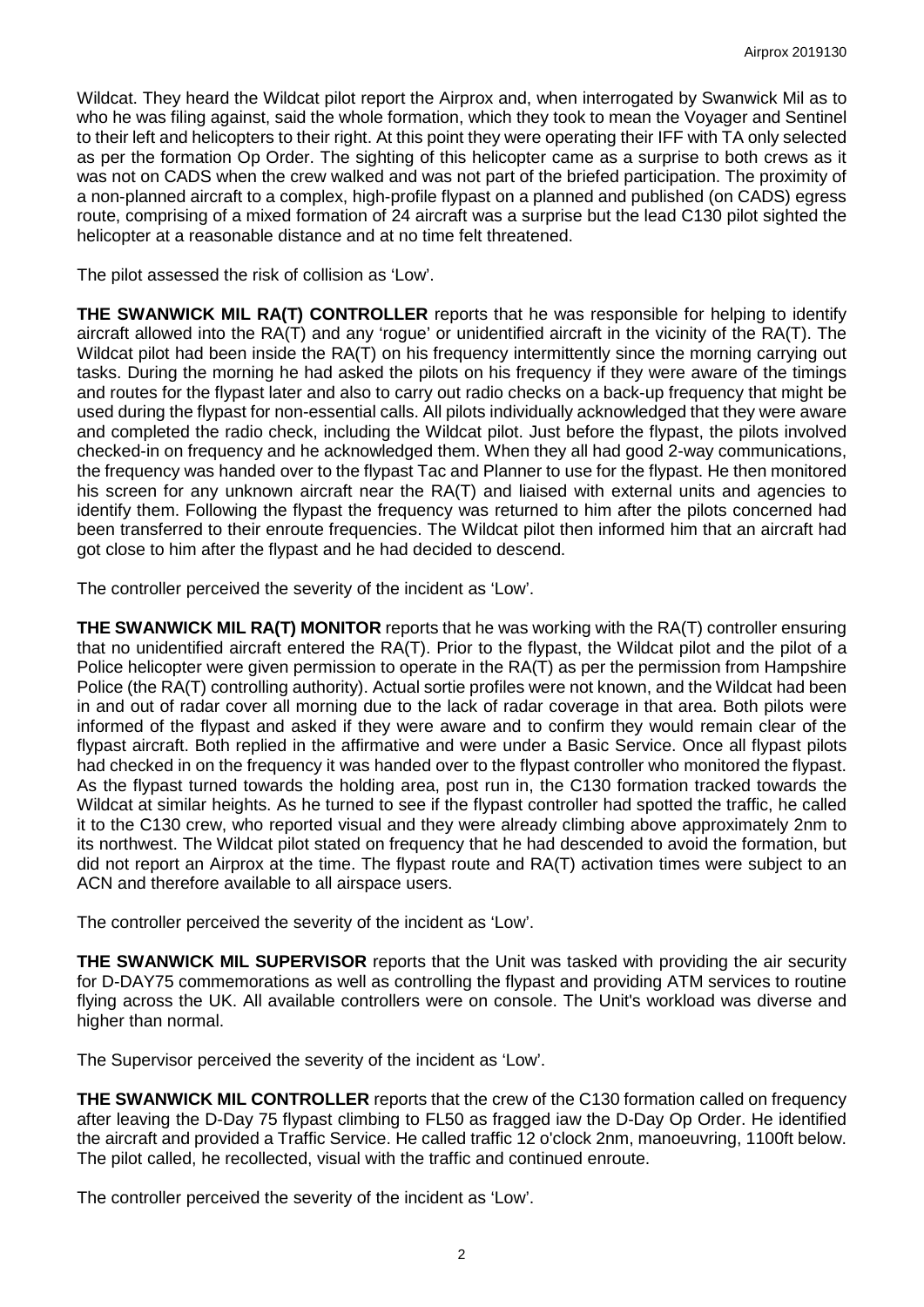**THE SWANWICK MIL FLYPAST SUPERVISOR** reports that they were standing behind the Flypast controller as the aircraft dispersed from the flypast. The crew of the C130 formation called, they were identified, and the controller called the Wildcat traffic to the crew, who called visual.

The Supervisor perceived the severity of the incident as 'Low'.

**THE TYPE 45 CONTROLLER** did not submit a report despite requests.

#### **Factual Background**

The weather at Southampton was recorded as follows:

METAR EGHI 051120Z 19010KT 9999 FEW030 SCT038 15/07 Q1007=

#### **Analysis and Investigation**

#### **Military ATM**

The Airprox occurred during the flypast to celebrate D-Day 75 approximately 10nm east of the Isle of Wight between a Wildcat and 2x C130s. The Wildcat pilot was receiving a Basic Service from Swanwick (Mil), the C130 pilots were receiving a Traffic Service from the same controller. The Wildcat pilot was conducting maritime security operations and was in receipt of a Basic Service from Swanwick (Mil) and was also under broadcast control from a Type 45 Destroyer. The C130 pilots were part of the D-Day 75 flypast formation and had completed the 'flypast' element of their sortie and were returning to Brize Norton. The Swanwick (Mil) controller was responsible for the ingress and egress portion of the flypast and, at the time of the incident, had 11 speaking units on frequency including those involved in the Airprox.

The Wildcat pilot established a Basic Service with Swanwick(Mil) approx 90min prior to the Airprox occurring. The Wildcat pilot reported operating up to 1000ft between the Isle of Wight and Southsea and was given permission to manoeuvre within the RA(T) established for the flypast. The Swanwick(Mil) controller confirmed with the Wildcat pilot that he was aware of the intended routing and levels for the flypast. Approximately 30min prior to the incident, the Swanwick (Mil) controller made an all-stations broadcast that the flypast was running approximately 3min late.

Figures 1-4 show the positions of the Wildcat [squawking 1541] and the C130s [squawking 6151] at relevant times in the lead up to and during the Airprox. The screen shots are taken from a replay using the Pease Pottage Radar, which is utilised by Swanwick(Mil) and is therefore representative of the picture available to the controller.

Following the flypast, the agreed deconfliction plan was for the C130 to fly straight ahead for 1nm before turning onto a heading of 155° and commencing a climb to FL50 5nm after this turn.

Figure 1, timed at 1140:32, shows the point at which this turn was initiated and was approximately 2min prior to the C130s being identified and placed under a Traffic Service.

Figure 2, timed at 1142:10, depicts the point at which the C130s were identified and given a Traffic Service. Separation at this point was 3.2nm and 200ft.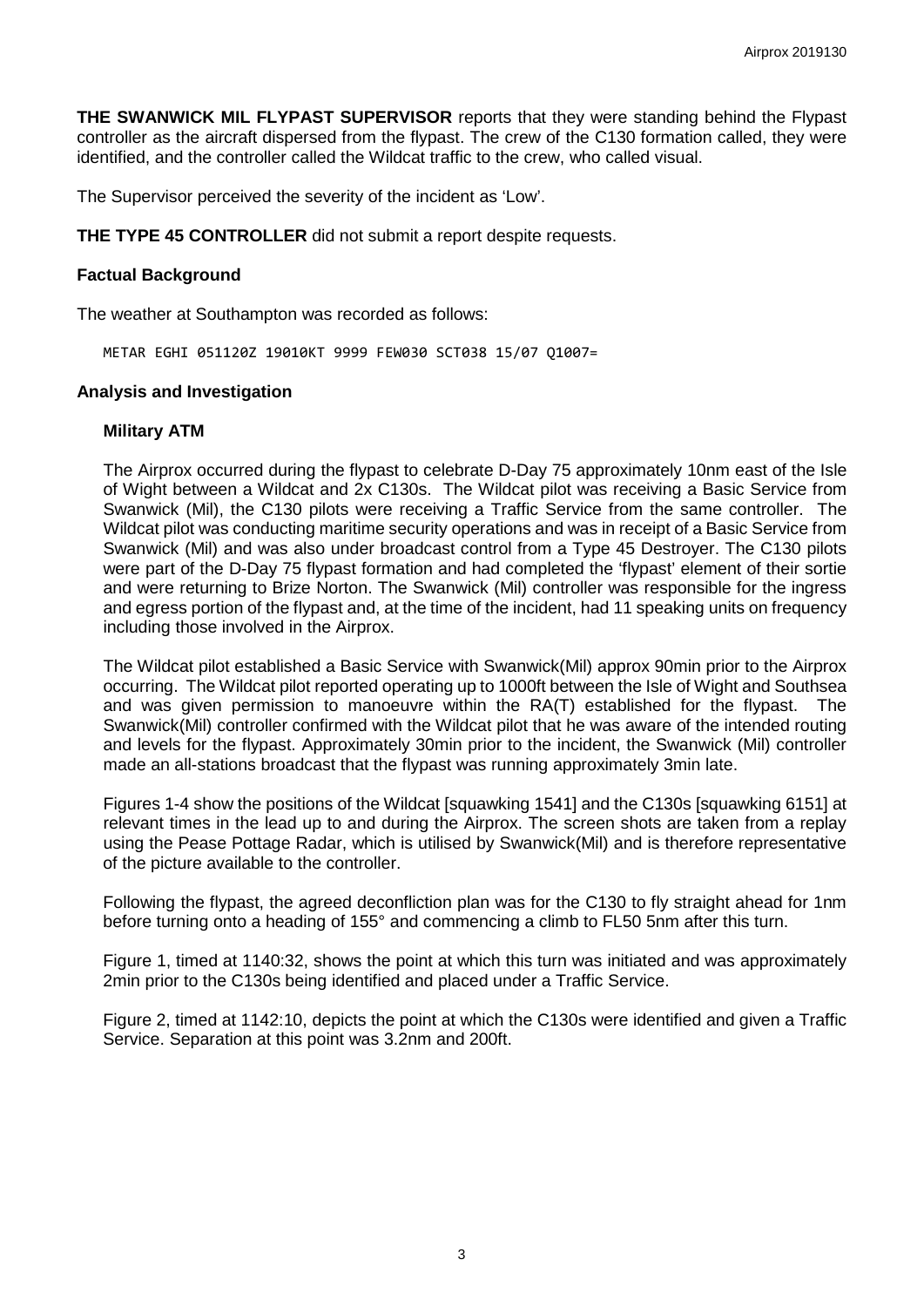

Figure 1.



Figure 2.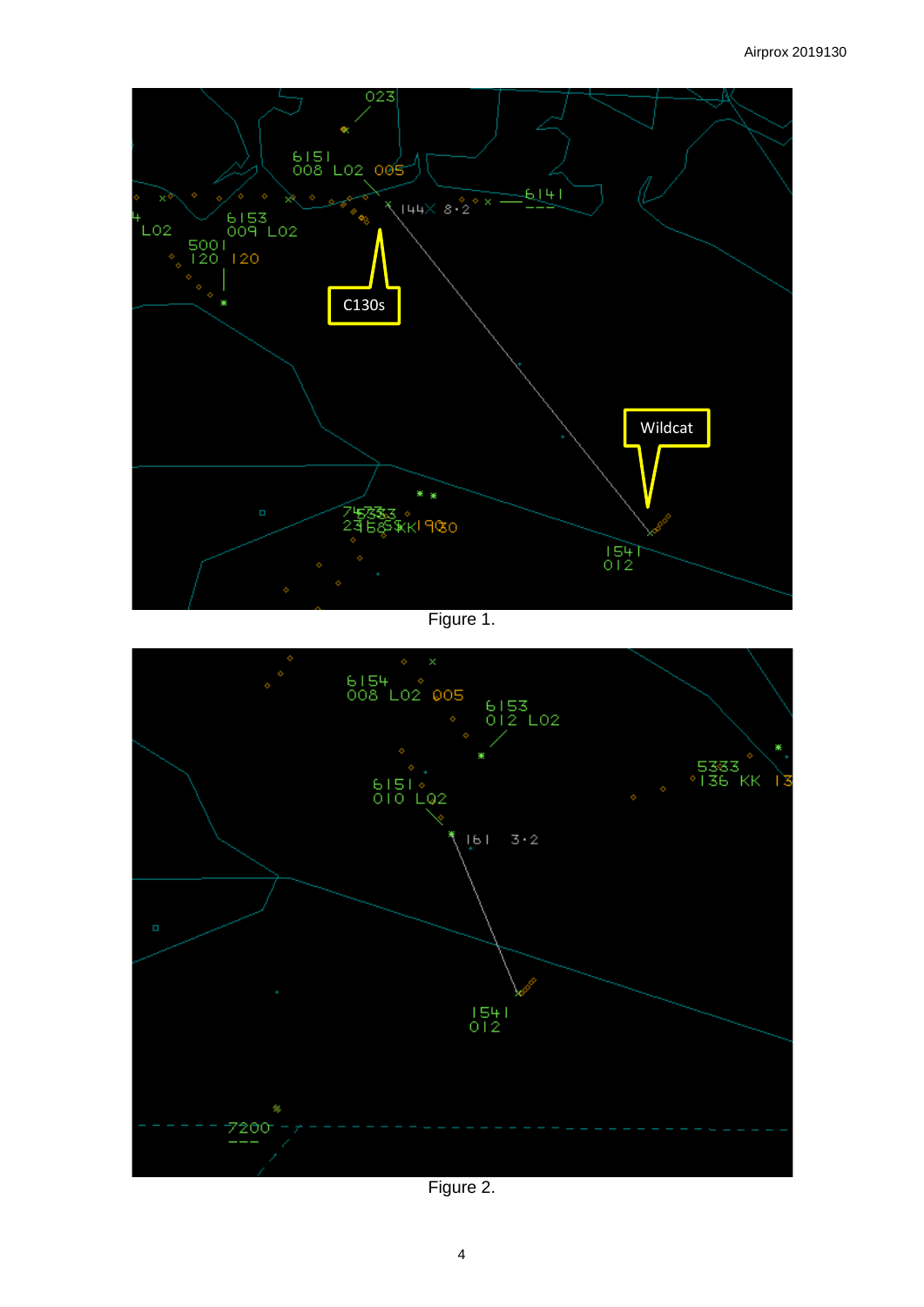At 1142:34 (Figure 3), the Wildcat pilot reported making an emergency descent to 800ft and noted that the C130s overflew the Wildcat by a reported 150ft. Analysis of the radar replay shows that this descent was concurrent with Traffic Information being passed to the C130 pilots. This Traffic Information noted that the Wildcat was indicating 2nm away and 1100ft below. Analysis of the radar replay shows the separation was actually 1.4nm and 700ft. The C130 pilots noted that they were visual with the Wildcat, had the aircraft on TCAS, and did not feel threatened by the Wildcat.



Figure 3.

CPA occurred at 1142:48 (Figure 4), and was measured as 0.2nm and 1400ft. This was 14sec after the Traffic Information was passed.



Figure 4 - CPA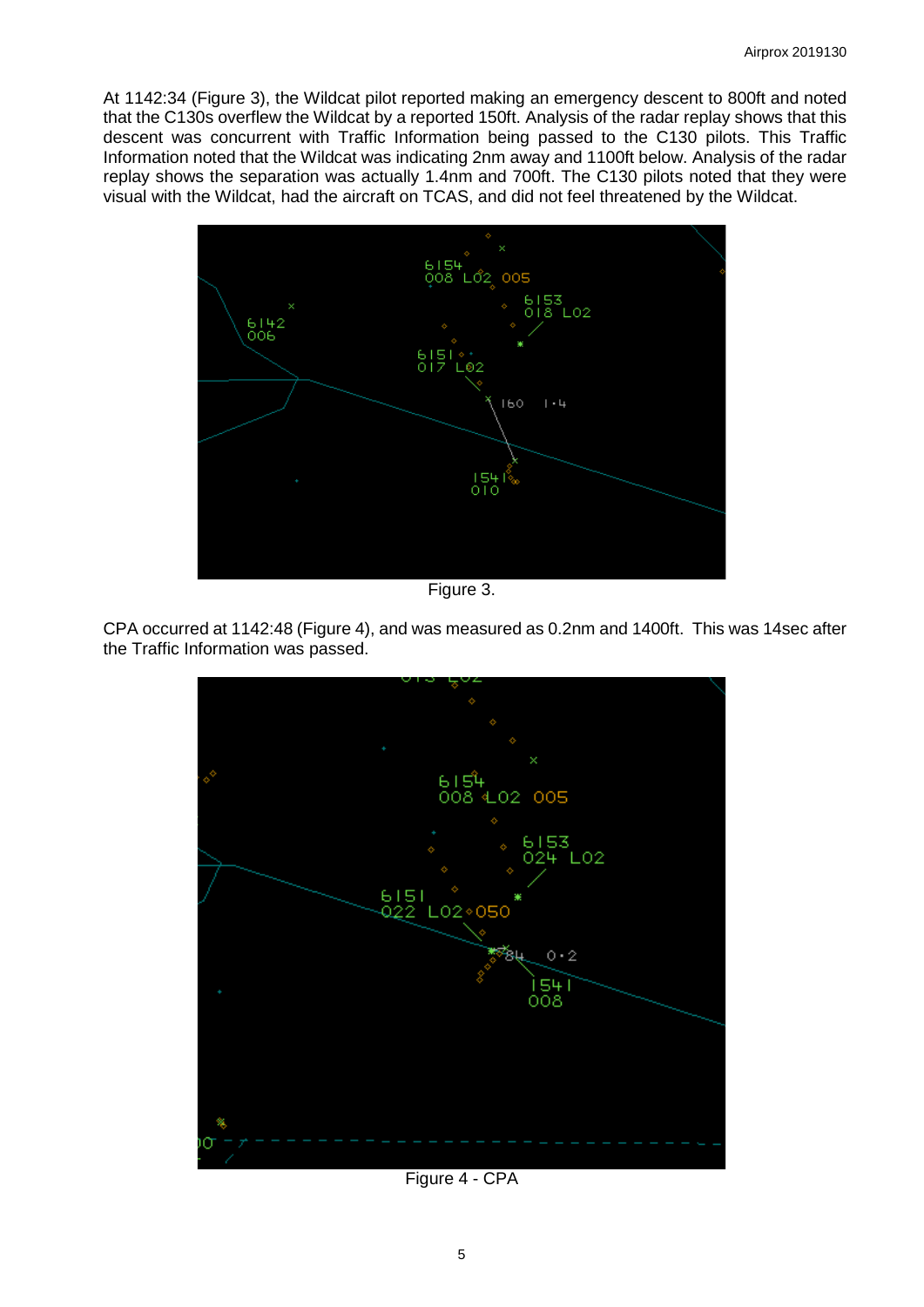The Swanwick (Mil) controller was part of a two-person team (TAC & Planner) to control the large volume of post flypast traffic. Although Traffic Information was passed at a less than ideal range, it was passed within 24sec of the C130 pilots being placed under the service. Given the workload of the controller it is unsurprising that Traffic Information was not passed to the Wildcat nor should the pilot have expected any under the terms of a Basic Service.

# **UKAB Secretariat**

The Wildcat and C130 pilots shared an equal responsibility for collision avoidance and not to operate in such proximity to other aircraft as to create a collision hazard<sup>[1](#page-5-0)</sup>. If the incident geometry is considered as converging then the C130 pilot was required to give way to the Wildcat<sup>[2](#page-5-1)</sup>, which he did by climbing above.

# **Occurrence Investigation**

Figure 5 shows the RA(T) designations as depicted in the flypast documentation.

RA(T) activity times were (UTC):

# AREA A 1100-1130 / AREA B 1100-1140 / AREA C 1120-1145 / AREA D 0700-1900



Figure 6 is a schematic of the flypast egress plan overlain on the RA(T) graphic and showing that all aircraft were planned to egress to the south after completion of their run.

 $\overline{\phantom{a}}$ <sup>1</sup> SERA.3205 Proximity. MAA RA 2307 paragraphs 1 and 2.

<span id="page-5-1"></span><span id="page-5-0"></span><sup>2</sup> SERA.3210 Right-of-way (c)(2) Converging. MAA RA 2307 paragraph 12.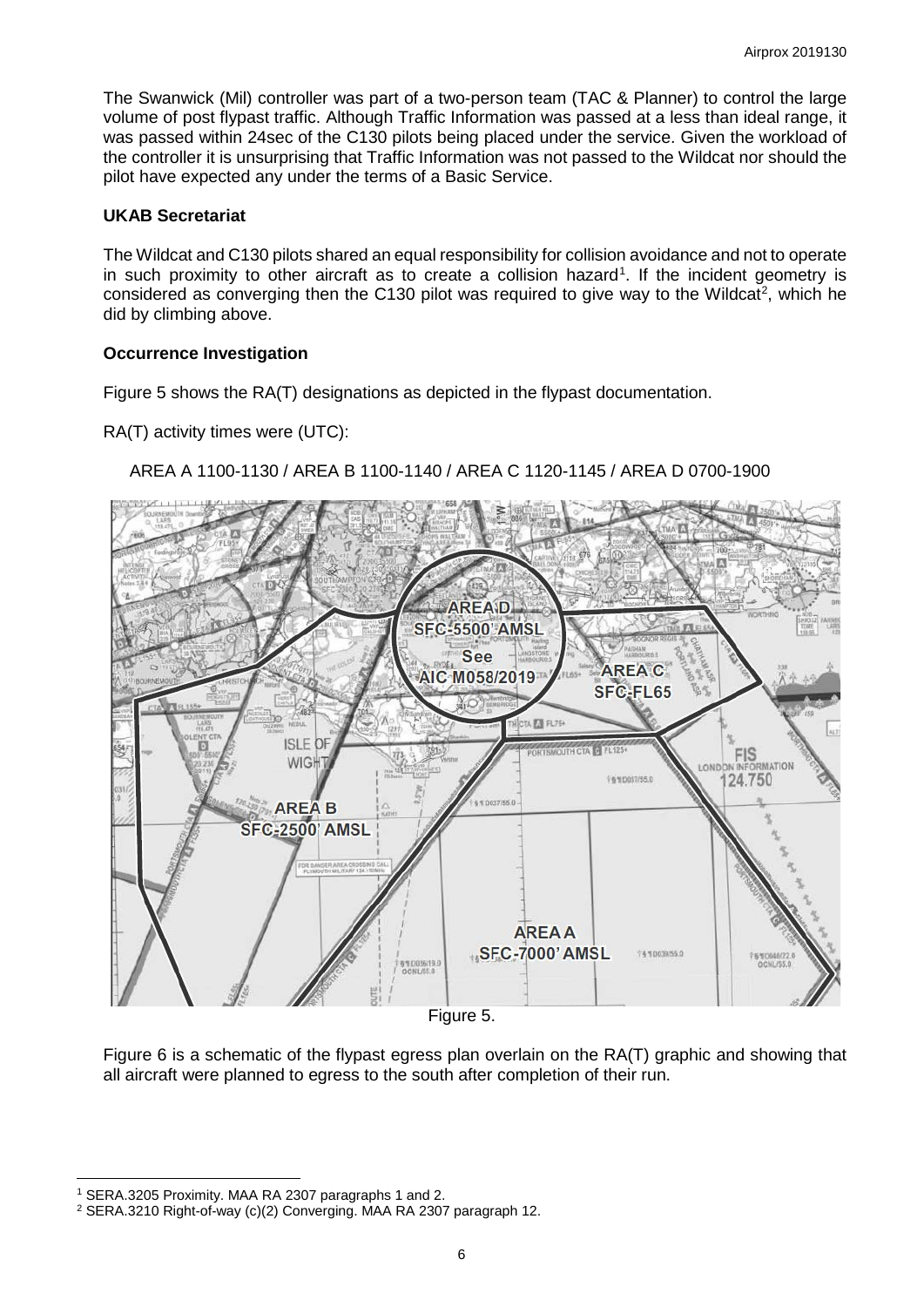

Figure 6





Figure 7.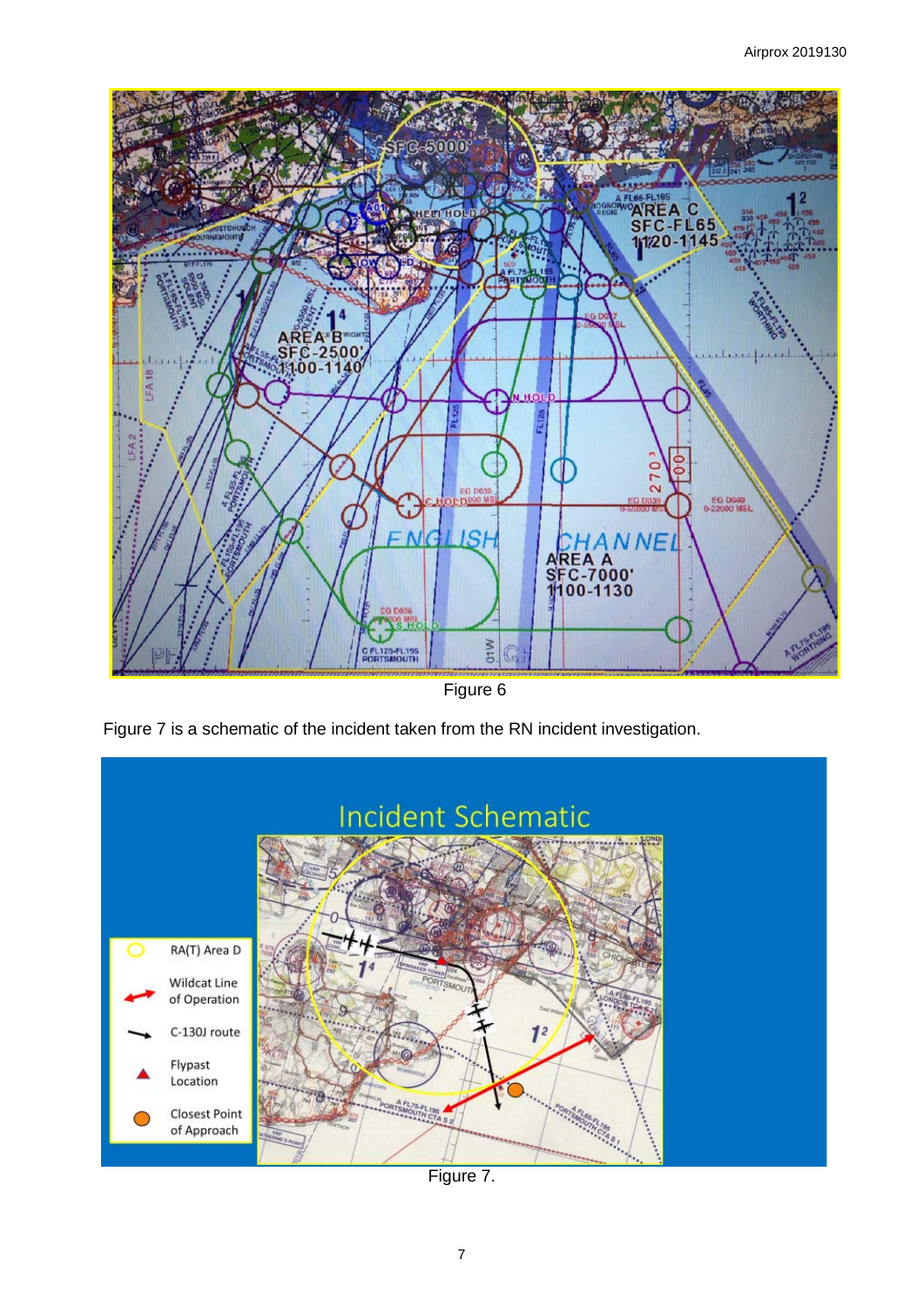# **Comments**

# **Navy HQ**

A comprehensive investigation into this Airprox was conducted including detailed recollections from all aircrew and ATC staff, together with the planning process and dissemination of information for the D-Day 75 air activity. This Airprox highlights the importance of considering the Flight Safety impact when planning and coordinating a complex evolution involving multiple air assets, and the importance of the dissemination of critical information. This was highlighted by the incomplete information regarding the C130s used by the Wildcat pilot during the planning process, particularly the lack of information on the departure profile together with all 4 RA(T). This led to assumptions made by the Wildcat pilot regarding the C130s which were not challenged and subsequently meant they were unaware of the potential confliction. Further assumptions were made by the Wildcat pilot from the exchanges with Swanwick(Mil) leading to a false sense of security. The subsequent perception of severity of the incident from the Wildcat crew was heightened because Traffic Information was not received on the C130s. However, they were operating under a Basic Service, which highlights the importance of requesting an appropriate UK FIS and understanding the terms of the service they were operating under.

Overall, this Airprox identifies the need for aviation expertise throughout the planning process during an evolution of this nature in order to ensure that essential information is included in the briefing process. It has also identified the requirement of aircrew to scrutinise all available information to gain a full picture of events to prevent assumptions being made.

# **HQ Air Command**

The D-Day 75 Flypast had been thoroughly planned and was comprehensively briefed to all flypast crews three weeks before the event. Four areas of RA(T) had been established and circulated via AIC and NOTAM prior to the event. However, the intended routing of the flypast aircraft was not known by the crew of the Wildcat - they had been passed the Security Operation Order but not the Flypast Operation Order (which detailed the intended route of the flypast). The Wildcat crew didn't have an awareness of the full complement of published AIC and NOTAM information, specifically those that covered the flypast egress route. Furthermore, the flypast routing had not formed part of the planning events which they had attended. Also, the involvement of the Wildcat had not been briefed to the C130 crews.

The intended routes of the flypast aircraft were published on CADS. The Wildcat crew, operating from a ship and not intending to low fly, did not utilise this tool. Swanwick(Mil) was not obliged to pass Traffic Information to the Wildcat crew under a Basic Service and had been informed that the Wildcat crew were aware of the intended flypast routeing. The C130 crews, operating under a Traffic Service, had Traffic Information on the Wildcat (called at two miles) which corroborated information held on their TCAS. Their climb, which was part of the planned routing, deconflicted them from the Wildcat. Lookout was effective in each aircraft.

An Occurrence Safety Investigation was carried out by the Royal Navy into the circumstances leading to this Airprox and appropriate recommendations have been made to reduce the likelihood of a similar occurrence. Clearly, planning and communication are key to ensuring that safe separation exists between all aircraft in a complex evolution. This Airprox highlights the need to ensure that information is pushed *and* pulled appropriately by all. It also serves as a reminder to all that when left unchallenged, assumptions can lead to unintended outcomes.

#### **Summary**

An Airprox was reported when a Wildcat and a C130 flew into proximity in the Solent area at 1142hrs on Wednesday 5<sup>th</sup> June 2019. Both pilots were operating under VFR in VMC, the Wildcat pilot in receipt of a Basic Service from Swanwick(Mil) and the C130 pilot in receipt of a Traffic Service also from Swanwick(Mil).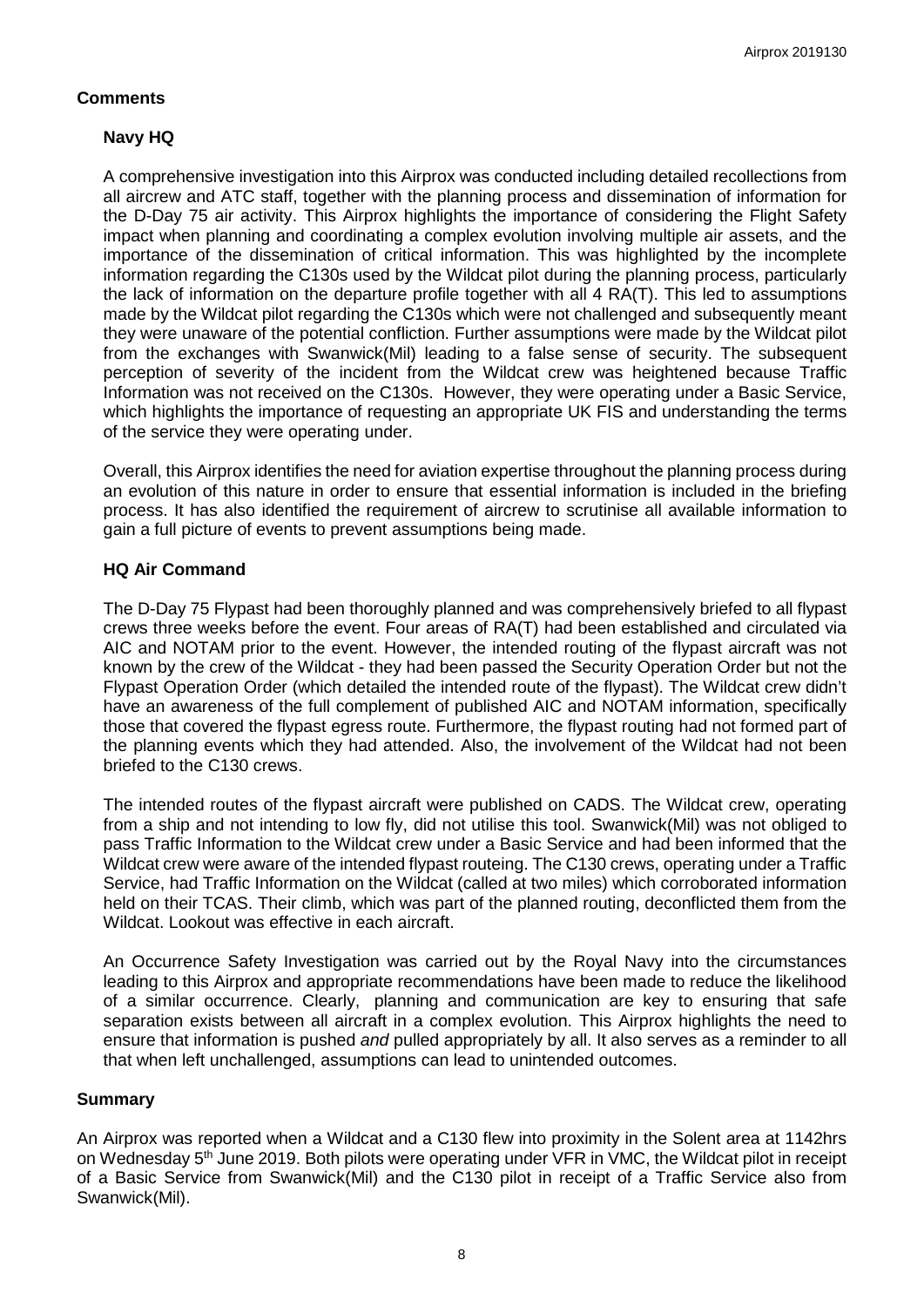### **PART B: SUMMARY OF THE BOARD'S DISCUSSIONS**

Information available included reports from the pilots, the controllers involved, area radar and RTF recordings and reports from the appropriate ATC and operating authorities. Relevant contributory factors mentioned during the Board's discussions are highlighted within the text in bold, with the numbers referring to the Contributory Factors table displayed in Part C.

The Board first noted that although both the C130 and Wildcat crews had been authorised to operate within the RA(T) airspace, and although their presence was known to the RA(T) controller, the crews were operating under different tasking arrangements and so had not been made fully aware of each other's intentions as part of their planning activities. The C130s had planned and were operating under the remit of a well-coordinated and pre-planned flypast activity whilst the Wildcat seemed to be operating as a relatively late *ad hoc* security task addition. Wondering who was responsible for the planning coordination of both activities, it was not clear to the Board what arrangements had been made to effectively integrate the Wildcat's tasking into the flypast event.

The RN member advised the Board that although the procedures for the flypast had been finalised and agreed some 3 weeks prior to the event, the Wildcat's maritime security task had only been considered necessary about 2 days before the flypast, and it was at this point that the Wildcat had embarked on the Type 45 Destroyer. The HQ Air Command member confirmed that all flypast crews had been thoroughly briefed about the flypast and the routes to be followed 3 weeks before the event, but because there was no Wildcat tasking at this point, the crews could clearly not be aware of this task in the same RA(T). Members wondered whether there had been an opportunity to pass on the Wildcat's tasking to the flypast organisers during the 2 days prior, and where the responsibility to do so lay.

The Board were briefed that the late inclusion of the Wildcat had meant that its crew had not obtained the full information about the flypast. It seemed that they had only been passed the Security Operation Order detailing their own task, and not the Flypast Operation Order (which detailed the intended flypast and egress routes). Also, the flypast routeing had apparently not formed part of the planning events which they had attended. The Board therefore considered that it was a contributory factor that the Wildcat tasking agency had not ensured that the Wildcat crew were fully aware of the complete flypast procedures or that the flypast crews were briefed on the Wildcat's presence (**CF1/CF2**). As a result, neither of the crews had sufficient situational awareness about each other's activities, and the Wildcat crew in particular were not aware that the C130s would route south after their flypast (**CF3**).

The Board then turned their attention to the actions of the Wildcat pilot. In addition to receiving a Basic Service from Swanwick(Mil), the pilot was in receipt of a Broadcast Control from the Type 45 Destroyer from which it had been operating. The UKAB RN Ops member informed the Board that Broadcast Control was not an ATC Control Service but was used to pass tactical messages between the ship and the Wildcat crew. On initial contact with Swanwick (Mil), about 90 minutes before the flypast, the Wildcat crew were given permission to manoeuvre within the RA(T). Subsequently, in response to a request from the controller as to whether they knew about the flypast routeing and levels, they confirmed that they were, and stated their routeing as heading 050° and returning on the reciprocal at 1000ft if ATC were content. The controller responded "that works". The Board commented that this informal response would have likely indicated to the Wildcat crew that the controller had agreed that this routeing would keep them clear of the flypast when in fact that was not the case for the egress routing. This lack of a formally stated agreement between the controller and the Wildcat crew as to their operating area and routing set the scene for the unfolding incident, and members agreed that it was also contributory that the Wildcat crew had not asked what the flypast egress routing would be (**CF4**).

For their part, the C130 crews' specified egress routeing was to continue straight ahead for 1nm before turning right heading 155° and, 5nm on from the turning point, commence a climb to FL50. This routeing had been placed on CADS the previous day but it was apparent that the Wildcat crew were unaware of this information. However, the Wildcat crew, operating from the Type 45 Destroyer, were not intending to low fly *per se* (other than to hold over the Solent), and so did not use the CADS tool, nor were they specifically aware that they could use CADS to gain information about the formation's routing. Ultimately, the C130 crews were in receipt of a Traffic Service from Swanwick(Mil) and received Traffic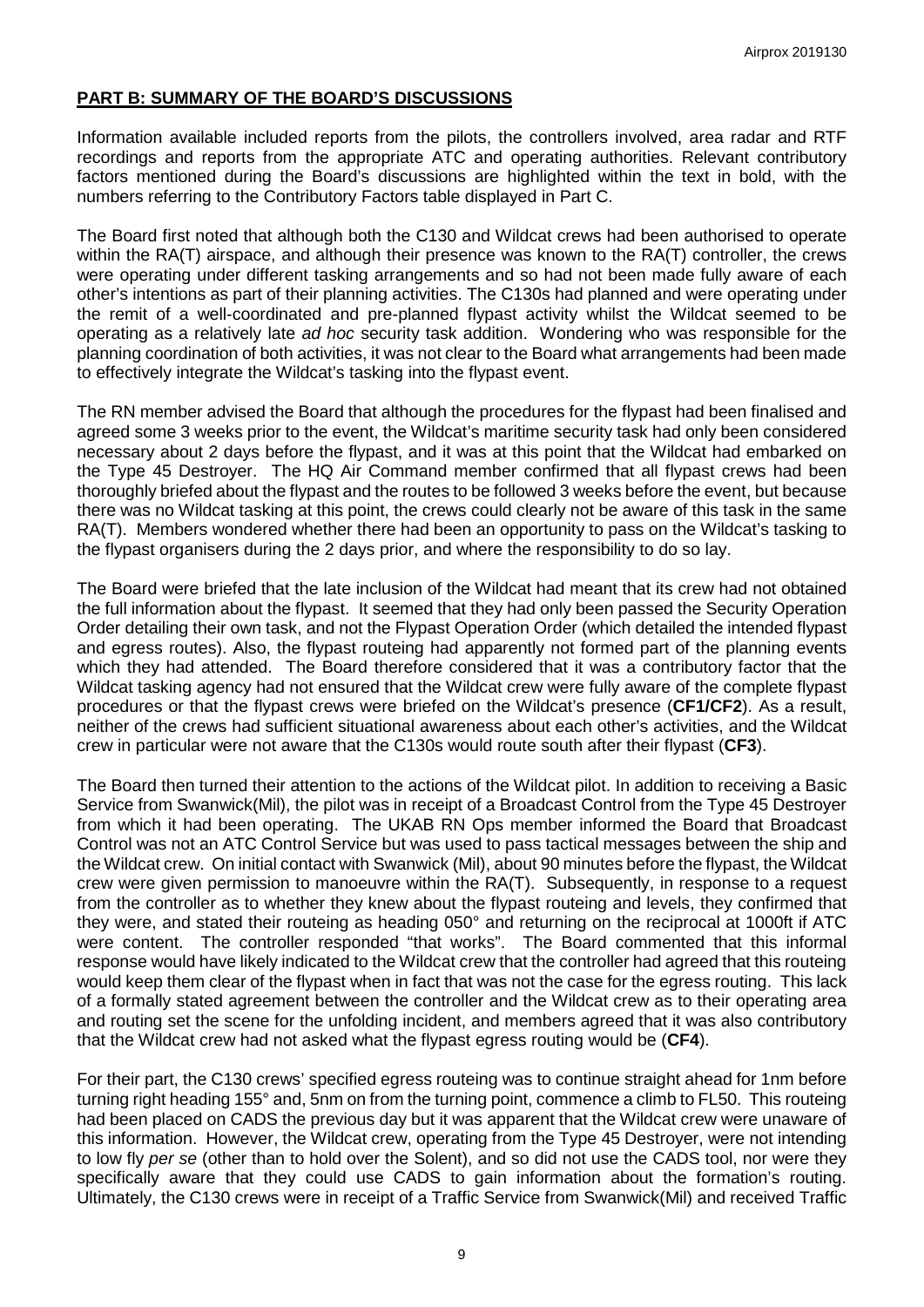Information that allowed them to obtain visual contact with the Wildcat about 2-4nm ahead. They also had the helicopter displaying on their TCAS. Although they had been surprised about the presence of the Wildcat because they had not been briefed about it, they were able to conduct a controlled climb (which they were already entering into as part of their egress) in order to avoid.

The Board then discussed the risk. Members noted that at CPA the C130s had already started their climb (in accordance with their departure procedure) and, although the radar recordings show that they passed 0.2nm apart, their final vertical separation from the Wildcat was 1400ft. In the meantime, the Wildcat pilot had started to descend having seen the C130s late. Members noted that, in his report, the Wildcat pilot had stated that the C130s had passed overhead by approximately 150ft, when in fact the achieved separation had been 1400ft. The Board thought that it was probable that the unexpected late sighting of 2 large aircraft heading towards him had startled the Wildcat pilot who had then become understandably concerned about their proximity and so probably misperceived their separation (**CF5/CF6).** Given the reasonably large vertical separation at CPA, some members opined that there had been no degradation in safety in this incident (Category E). Others commented that, although they agreed that there had been no risk of collision, the coordination aspects alone meant that safety had been degraded by the very fact that an aircraft had come into unintended proximity with a large formation flypast. The debate ebbed and flowed but, in the end, the latter view prevailed; bearing in mind the amount of planning that had occurred prior to the flypast, the Board considered that normal safety standards and procedures had not pertained because none of the crews had previously been aware of the presence of each other before they came into visual proximity and then carried out timely and effective avoiding manoeuvres. Accordingly, the Board assessed the risk as Category C.

# **PART C: ASSESSMENT OF CONTRIBUTORY FACTORS AND RISK**

|                | 2019130                                                        |                                                              |                                                               |  |
|----------------|----------------------------------------------------------------|--------------------------------------------------------------|---------------------------------------------------------------|--|
| CF.            | Factor                                                         | <b>Description</b>                                           | Amplification                                                 |  |
|                | <b>Ground Elements</b>                                         |                                                              |                                                               |  |
|                | • Regulations, Processes, Procedures and Compliance            |                                                              |                                                               |  |
| 1              | Organisational                                                 | • Organisational Documentation and Publications              | Inadequate regulations or procedures                          |  |
|                | <b>Flight Elements</b>                                         |                                                              |                                                               |  |
|                | <b>• Tactical Planning and Execution</b>                       |                                                              |                                                               |  |
| $\overline{2}$ | Organisational                                                 | • Flight Planning Information Sources                        | Inadequate planning material                                  |  |
|                | • Situational Awareness of the Conflicting Aircraft and Action |                                                              |                                                               |  |
| 3              | Contextual                                                     | • Situational Awareness and Sensory Events                   | Generic, late, no or incorrect Situational Awareness          |  |
| 4              | <b>Human Factors</b>                                           | • Lack of Communication                                      | Pilot did not request additional information                  |  |
| 5              | <b>Human Factors</b>                                           | • Interpretation of Automation or Flight Deck<br>Information | Pilot was concerned by the proximity of the other<br>aircraft |  |
|                | • See and Avoid                                                |                                                              |                                                               |  |
| 6              | <b>Human Factors</b>                                           | • Perception of Visual Information                           | Pilot was concerned by the proximity of the other<br>aircraft |  |

# Contributory Factors:

Degree of Risk: C